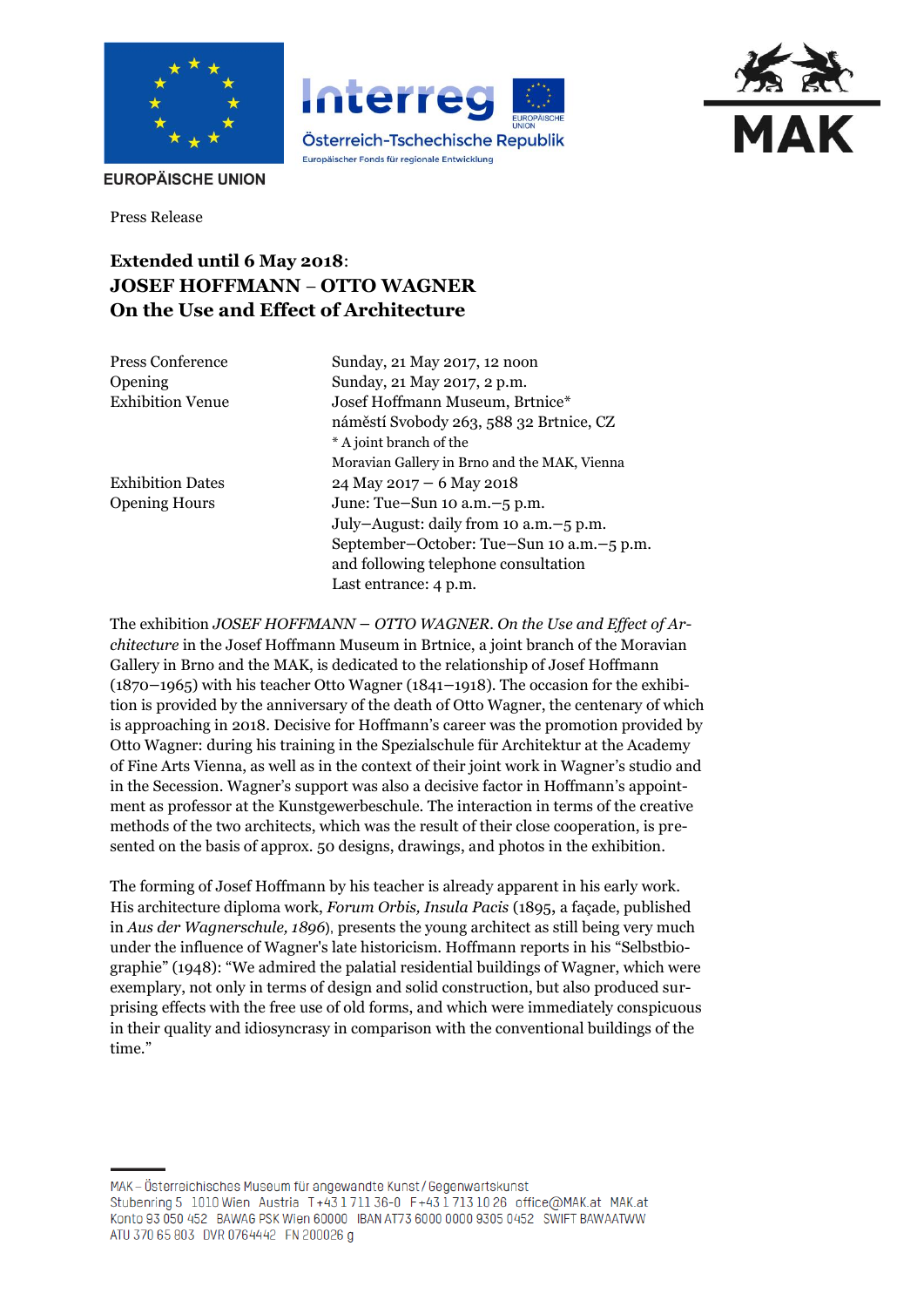

An initial caesura in Hoffmann's emergence as an architect can be recognized following his engagement with the classical and folkloric architecture of Italy in the course of a trip there financed by the "Prix de Rome" of the Academy. His Italian sketches from this time showed his interest in an anonymous architecture that "[…] spoke much more to our endeavor to do justice to the purpose and material," according to Hoffmann in his autobiography.

The architectural designs for the construction of the city railway, which originated from Hoffmann's activity in Wagner's studio, for the first time move away from neobaroque architectural forms toward a simplification in the sense of utilitarian architecture and of a flat style. Both architects became founding members of the Vienna Secession in 1897. Wagner's activity as a designer for arts-and-crafts products and his attitude toward universal design by architects are seen as an important inducement for Hoffmann's highly respected engagement with the total work of art.

In a lecture published in 1909, Josef Hoffmann praised Wagner's constructive and efficient use of forms. On the subject of Wagner's architecture, he wrote: "The character takes the place of the style, which in itself is not enough to make the structure recognizable." Josef Hoffmann's series of designs for the Otto Wagner monument in Vienna, which he planned in advance of the Werkbund congress of 1930 in Vienna, can be seen as a last homage to his teacher, who died in 1918. The monument was erected at the palace gate in 1930, but was demolished during the Second World War. It has been located at the Academy of Fine Arts since 1959.

The exhibition *JOSEF HOFFMANN* – *OTTO WAGNER. On the Use and Effect of Architecture* juxtaposes the two architect colleagues Josef Hoffmann and Otto Wagner, whose one time student-teacher relationship developed into cooperation of styledefining relevance for the subsequent career of Josef Hoffmann.

The exhibits of the exhibition *JOSEF HOFFMANN* – *OTTO WAGNER. On the Use and Effect of Architecture* flow both spatially and thematically into the permanent exhibition *JOSEF HOFFMANN: Inspirations*, which has been tracing the artistic inspirations of Hoffmann at his place of birth in Brtnice with objects and designs since 2009.

## **Josef Hoffmann Museum, Brtnice**

Josef Hoffmann redesigned his Baroque childhood home in Brtnice in 1907 in accordance with the principles of the Wiener Werkstätte. The MAK was already present in Brtnice in 1992 with the exhibition *Hoffmann as a Baroque Artist*. Since 2006, the house has been jointly run by the MAK and the Moravian Gallery in Brno as the Josef Hoffmann Museum. One exhibition each year is realized in the context of this coopera-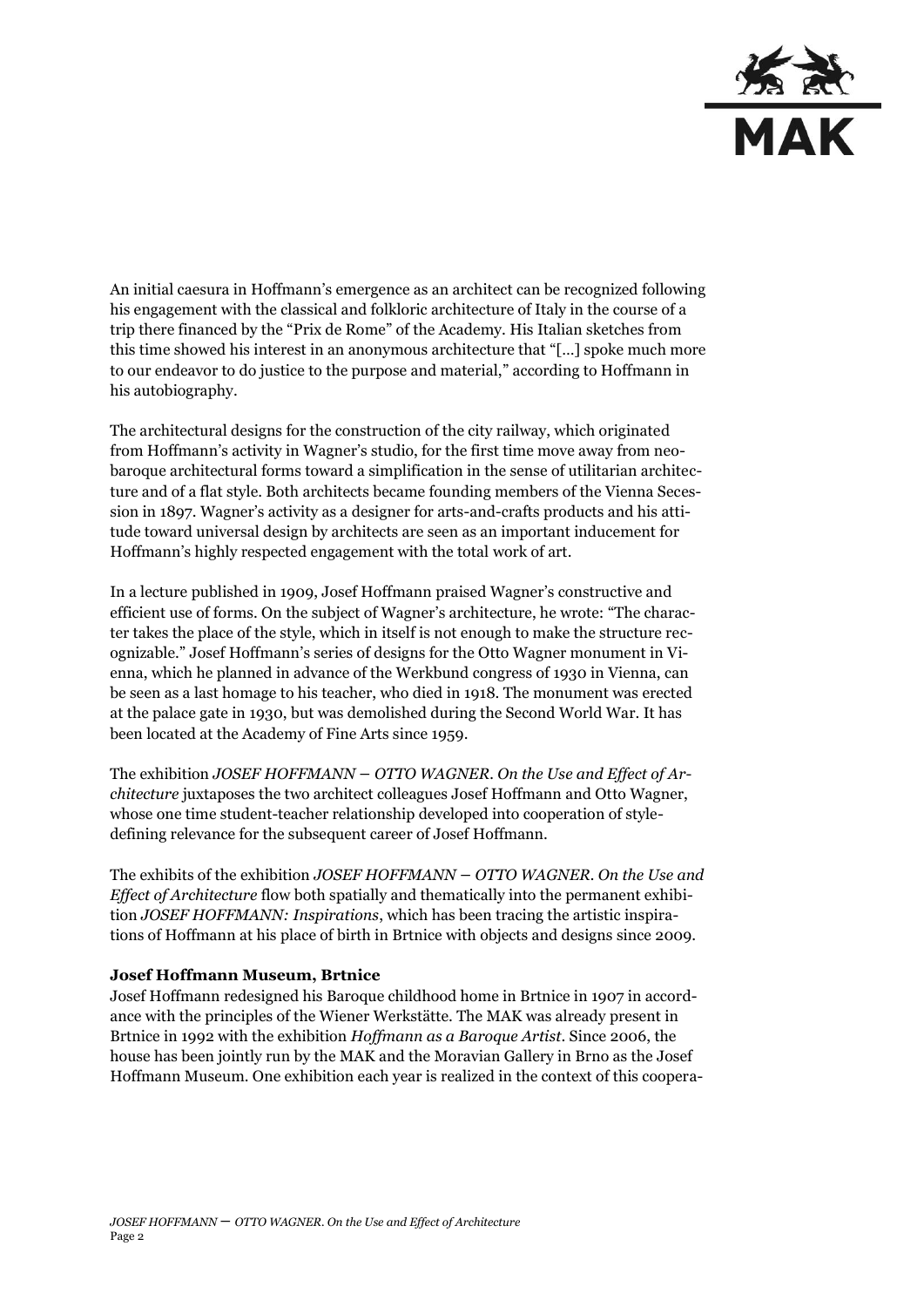

tion.

Press documents and photos for the exhibition are available for download at MAK.at/press.

The exhibition is realized with financial support from the European Regional Development Fund, and is part of the project "Bilaterale Designnetzwerke" within the framework of the programm INTERREG V-A Austria – Czech Republic.



The exhibition takes place under the patronage of the Embassy of the Czech Republic in Austria.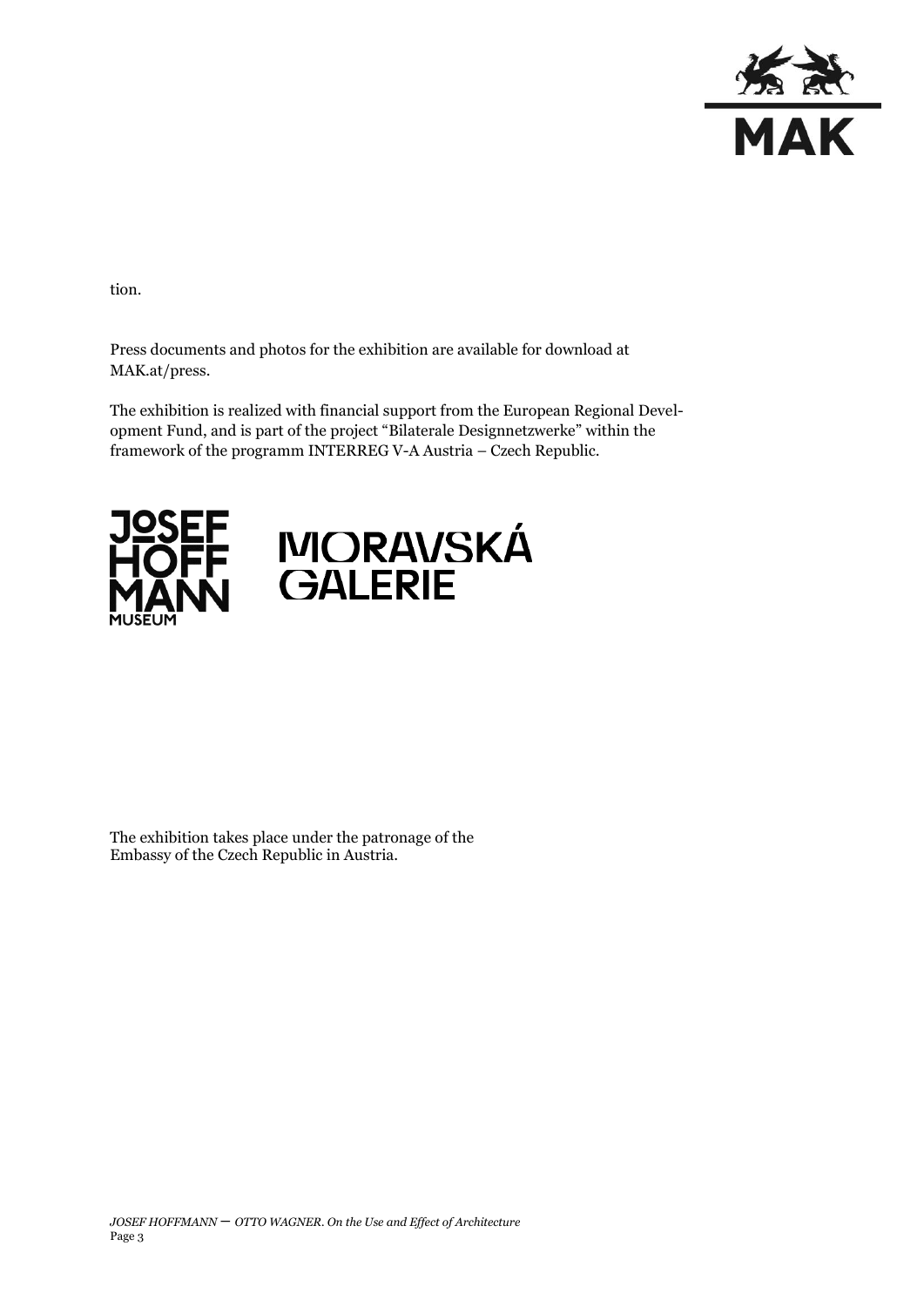

Press Data Sheet

## **JOSEF HOFFMANN** – **OTTO WAGNER On the Use and Effect of Architecture**

| <b>Press Conference</b> | Sunday, 21 May 2017, 12 noon                                    |
|-------------------------|-----------------------------------------------------------------|
| Opening                 | Sunday, 21 May 2017, 2 p.m.                                     |
| <b>Exhibition Venue</b> | Josef Hoffmann Museum, Brtnice*                                 |
|                         | náměstí Svobody 263, 588 32 Brtnice, CZ                         |
|                         | * A joint branch of the                                         |
|                         | Moravian Gallery in Brno and the MAK, Vienna                    |
| <b>Exhibition Dates</b> | 24 May 2017 - 6 May 2018                                        |
| <b>Opening Hours</b>    | June: Tue-Sun 10 a.m. -5 p.m.                                   |
|                         | July/August: daily from 10 a.m. -5 p.m.                         |
|                         | September/October: Tue-Sun 10 a.m.-5 p.m.                       |
|                         | and following telephone consultation                            |
|                         | Last entrance: 4 p.m.                                           |
| Curators                | Rainald Franz, Curator, MAK Glass and Ceramics Col-             |
|                         | lections                                                        |
|                         | Rostislav Koryčánek, Curator of Architecture and De-            |
|                         | sign, Moravian Gallery, Brno                                    |
| MAK on TOUR             | MAK on TOUR invites you to a visitor excursion to               |
|                         | Brtnice on Sunday, 21 May 2017:                                 |
|                         | Shuttle bus Vienna-Brtnice and return,                          |
|                         | departure from MAK 8:30 a.m., return to MAK ap-                 |
|                         | prox. 6:30 p.m., price $\epsilon$ 40 (including travel, exhibi- |
|                         | tion opening and tour of the Josef Hoffmann Museum,             |
|                         | Brtnice)                                                        |
|                         | Information and registration at                                 |
|                         | T +43 1 711 36-231 or marketing@MAK.at,                         |
|                         | Details at MAK.at/MAKonTOUR                                     |
|                         |                                                                 |